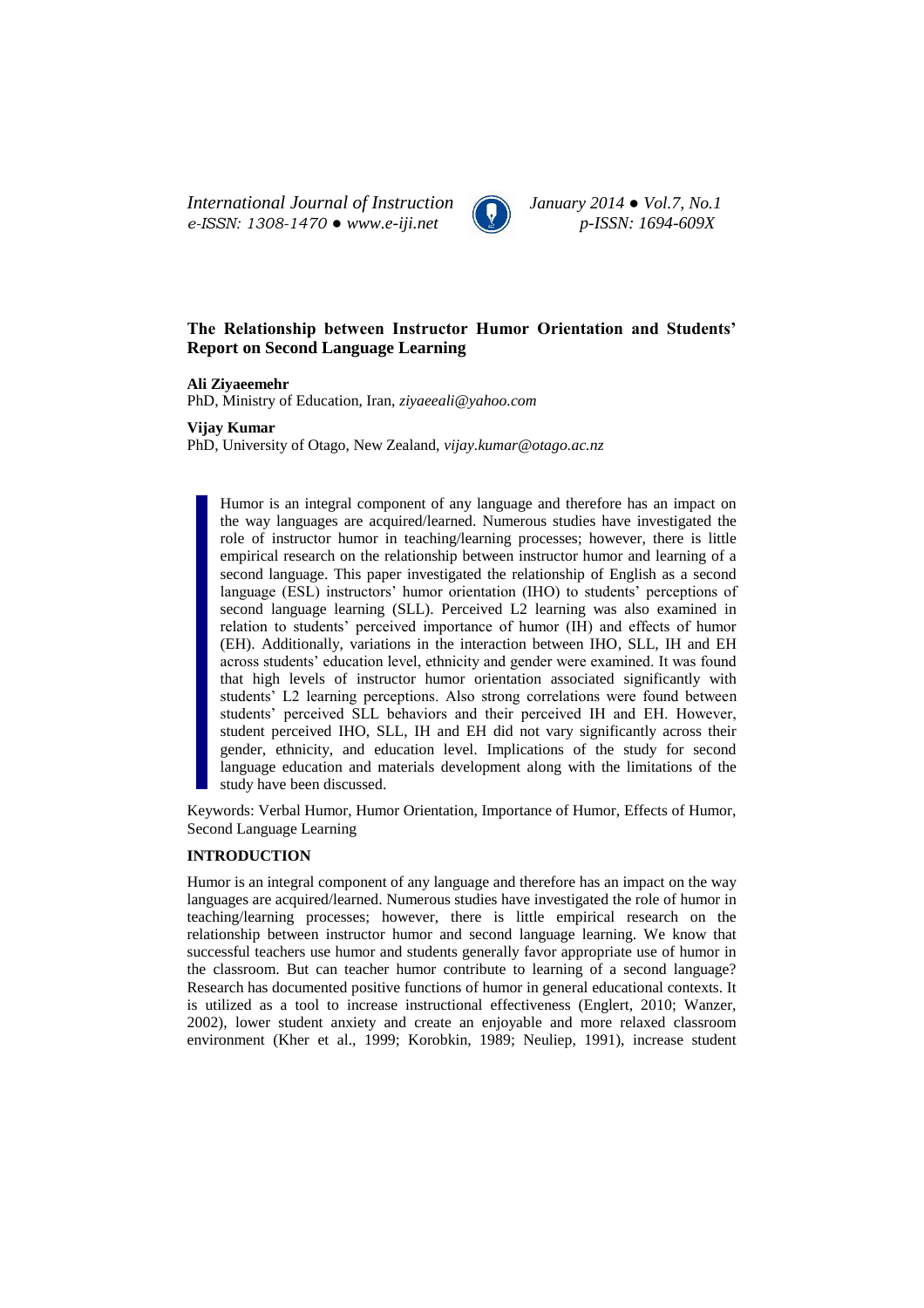motivation (Gorham & Christophel, 1992; McCroskey et al., 2006) and student learning (Baringer & McCroskey, 2000; Gorham & Christophel, 1990), and clarify course material (Downs et al., 1988). However, some researchers have noted that certain types of instructional humor might be inappropriate and have negative consequences such as creating an uncomfortable learning environment for some students, causing demotivation for learning and diminishing teacher credibility(for a review see Gorham & Christophel, 1990; Torok et al, 2004; Wanzer et al., 2010).

The role of humor has also been studied extensively in second language education (e.g., Bell, 2009; Belz& Reinhardt, 2004; Cook, 2000; Deneire, 1995; Lynch, 2002; Medgyes, 2002; Meyer, 2000; Norrick, 2007; Partington, 2006; Wagner & Urios-Aparisi, 2011). Deneire (1995), advocating careful incorporation of humor into L2 instruction, notes that humor can serve as a formidable tool that can be used for sensitizing students to phonological, morphological, lexical, and syntactic differences within a single language or between a student's L1 and the target language. Provine (1993) asserts humor "punctuates speech" and Partington (2006) acknowledges the important role of humor in language instruction by contending that it "contributes to linguistic construction of meaning through both cognitive and interactional processes" (pp.287-8). Medgyes (2002) work deserves special mention that explains how funny games, stories, jokes, puzzles, pictures, sketches, dialogues and so on can be fruitfully used for all levels of L2 learners. What becomes evident from this body of research is that incorporation of humor (particularly verbal types) in L2 learning context can offer opportunities to facilitate access to L2 linguistic and cultural resources thereby fostering acquisition/learning of a second language.

### **What is humor?**

Humor as a multidisciplinary phenomenon can be viewed from differing points of view depending on its specific context of use: from social to psychological, from philosophical to physiological, and from linguistic to a layperson. This paper looks into humor from a linguistic perspective. Attardo and Raskin (1991) assert that humor is an act performed through linguistic or nonlinguistic means by any of the participants. "This act is the result of two incongruous scripts (a cognitive structure internalized by the native speaker and represents the native speaker's knowledge of a small part of the world)" (Raskin, 1985: 81). The producer of this act may or may not have had the intention of creating laughter or smile(s) (Raskin 1985:  $31-36$ ). Other studies (e.g., Norrick, 1993; Holmes, 2000) see humor as utterances intended as amusing by the speaker where the presence of linguistic and contextual clues is necessary to support this. In language learning environments, use of humor can not only serve as a means of amusement but it is a matter of rehearsal which entails not necessarily fun but a means of developing linguistic skills.

Humor is also identified as verbal and non-verbal types or a combination of two. Verbal or word-based humor include wordplays, funny stories, puns, content related jokes, comic irony, metaphor, hyperbole, metonymy, riddles, funny examples/stories, etc.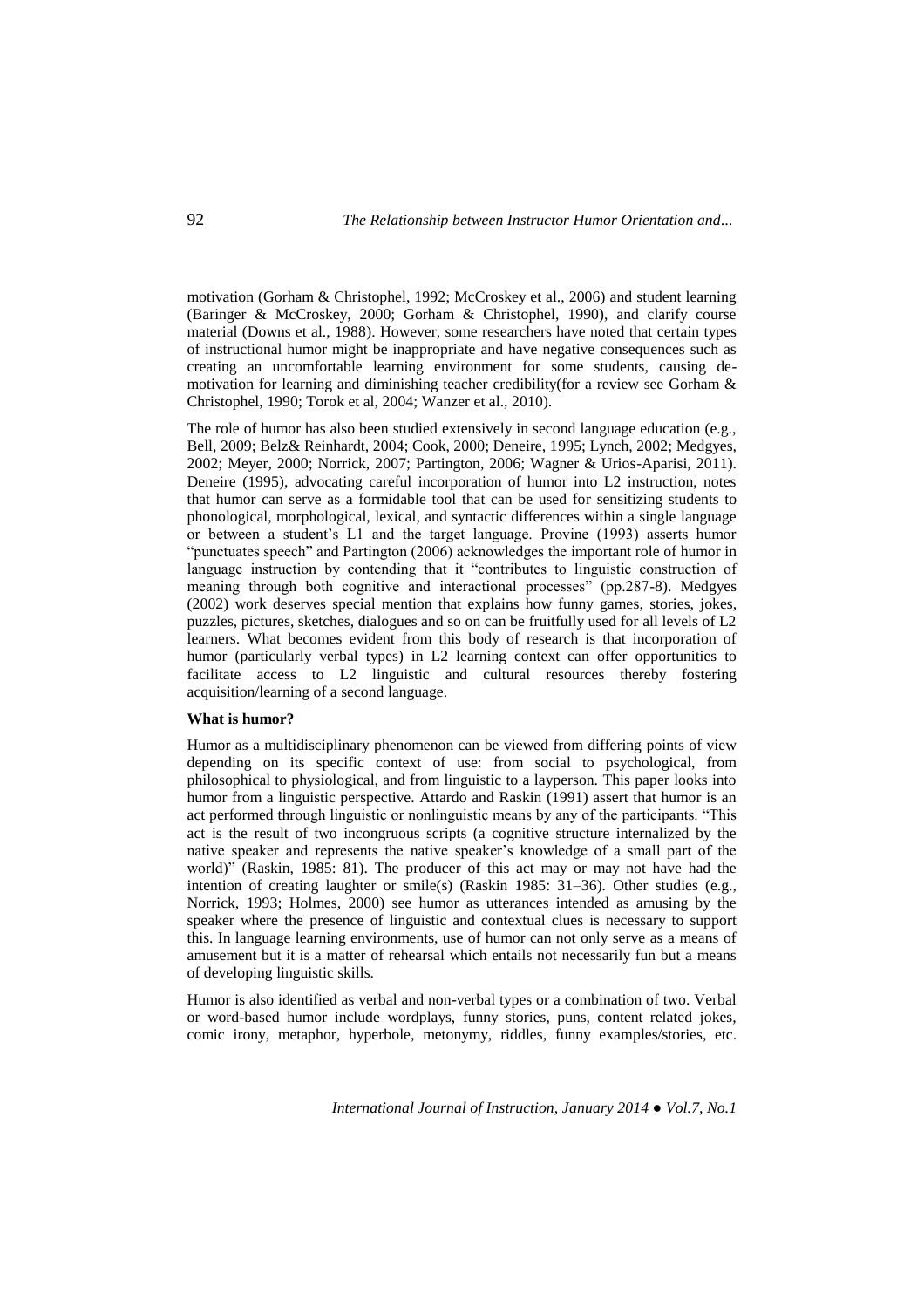## *Ziyaeemehr & Kumar 93*

Examples of non-verbal or slapstick types of humor comprise funny facial expressions, gestures, and making faces. Combined verbal and nonverbal forms may include impersonation, parody, satire, monologue and skit (Hativa, 2001) (for a complete discussion of sources and types of humor, see Wagner & Urios-Aparisi, 2011).

#### **Humor-learning link**

Researchers have documented a positive relationship between teachers' use of humor and student learning (e.g., Davies &Apter, 1980; Gorham &Christophel, 1990; Kelley and Gorham, 1988; Wanzer, 2002; Wanzer et al., 2010; Ziv, 1979, 1988) Research foci on the relationship between an instructor's use of humor and learning outcomes have approached this phenomenon from two distinct perspectives. The first one concerns with the direct impact of humor on learning outcomes, which generally deals with improvement in information retention and cognitive processing in learning. The second perspective addresses the indirect effects of humor on learning via encouraging positive affective behaviors in teacher-learner interactions informed by concepts such as Immediacy(Mehrabian, 1969) and Communicator Style (Norton, 1983).

Whereas attempts to provide support both for the direct and indirect effects of humor on learning have yielded important insights, the empirical evidence for the effects of humor on learning is considerably inconsistent, with some scholars finding that humor enhances learning (e.g., Davies & Apter, 1980; Gorham, 1988; Kelley & Gorham, 1988; Wanzer & Frymier, 1999; Ziv, 1988) and others finding no improvement of learning with humor (e.g., Houser et al., 2007). For example, Bryant et al. (1981) found that humorous visual illustrations did not increase information acquisition. Similarly, in Bryant and Zillmann's (1989) study on children when teachers added information in an attempt to correct the humorous distortions of information, tests of recall and retention revealed that the children remembered the humor and not the corrections.

Although the studies discussed above found that humor did not improve learning, other studies reported the opposite. For example, Gorham and Christophel (1990: 48) note that "the teacher-student relationship in which humor has contributed to immediacy might enhance arousal, attention, retention, and learning". In language learning contexts it is also suggested that not only does humor facilitate the language learning process, it provides a means to comprehend the socio-cultural contexts of language (Muqun & Lu, 2006). Byram and Grundy (2002) assert that humor in various forms relates to social and cultural knowledge which has an inseparable link with language elements that L2 learners need to attain. Consistently, a recent study on functions of verbal humor in ESL classrooms by Ziyaeemehr et al. (2011) indicated that instructor humor serves two basic functions in the language classroom: (1) It foregrounds and reinforces linguistic knowledge and (2) highlights cultural dissimilarities among L1 and L2.This serves to show that although the findings assessing the effects of humor on learning have been unequivocal, there is enough evidence that using humor can improve learning. As Bryant and Zillmann (1989: 74) summarize, effective use of instructional humor "depends on employing the right type of humor, under the proper conditions, at the right time, and with proper motivated and receptive students".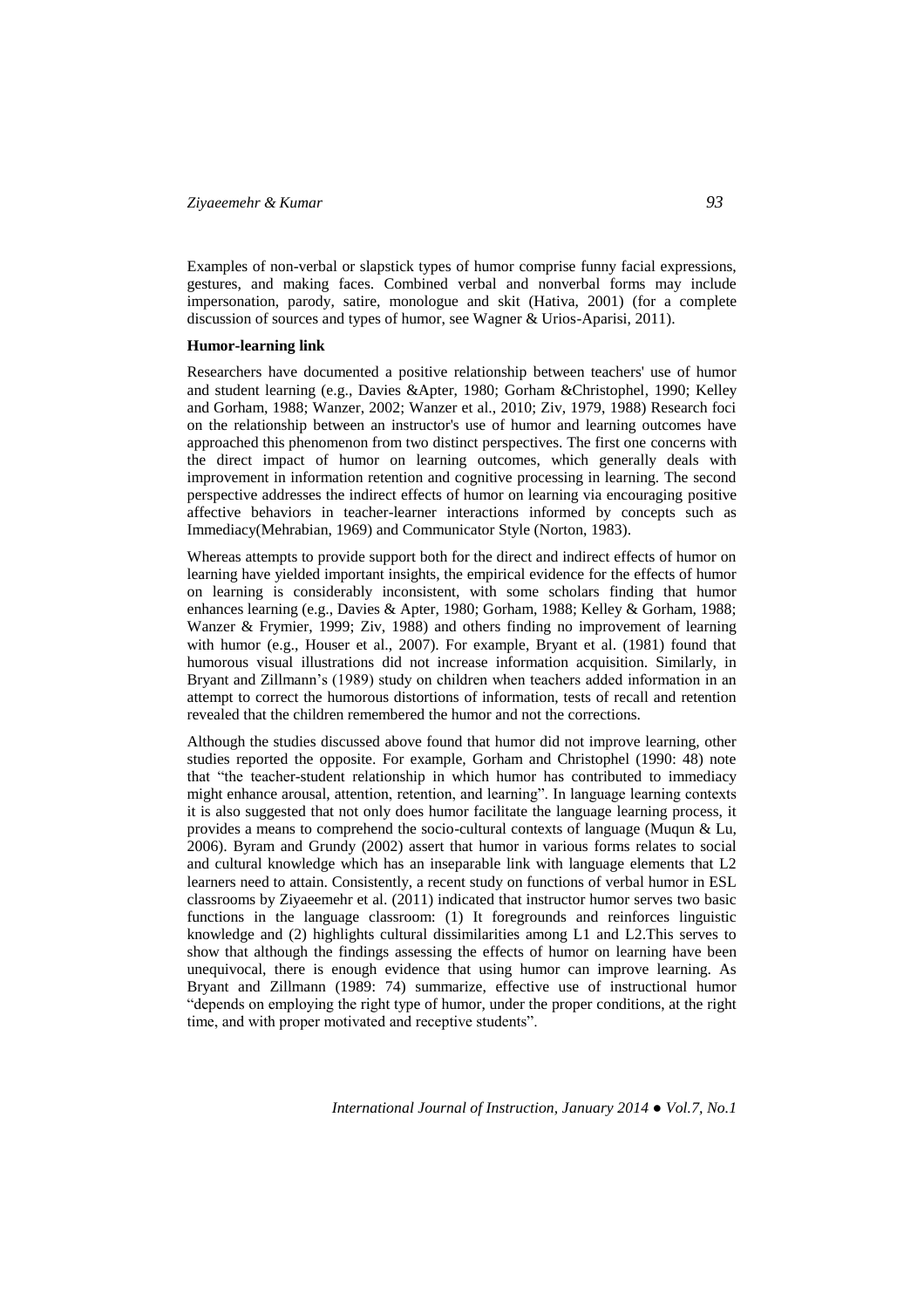Additionally, a recent body of research on humor-learning link has focused on how individuals differ in the production of humorous messages (Booth-Butterfield & Booth-Butterfield, 1991; Wanzer, Booth-Butterfield & Booth-Butterfield, 1995, 1997). To assess individual differences in the production of humor, researchers commonly use Booth-Butterfield & Booth-Butterfield's (1991) Humor Orientation (HO) scale, which measures "individual differences in the predisposition to enact humorous messages" (p.32). Other similar measures such as Multidimensional Sense of Humor Scale (MSHS) (Thorson & Powell, 1993) and Richmond Humor Assessment Instrument (RHAI) (Richmond et al., 2001) are also used to assess HO in various communication contexts.

To date, HO has not been investigated in second language learning context. In so far as the literature supports the contention that humor facilitates learning, it is predicted that students will learn more from high HO or humorous teachers than low HO or nonhumorous teachers. Thus, following the hypothesis that there will be a significant positive correlation between student perceptions of teacher's humor orientation and students' L2 learning the following research question was posed:

*RQ1: Is there a relationship between Instructors' Humor Orientation (IHO) and students' second language learning perceptions?*

In a similar vein, previous research (e.g., Gorham, 1988; McIlheran, 2006; Wanzer & Frymier, 1999; Ziv, 1988) supports that the learners' perceptions and feelings about the importance and effects of humor influence their learning outcomes. Hence, the second research question asked:

*RQ2: Is there a relationship between student perceived Importance of Humor (IH), Effects of Humor (EH) and student-reported Second Language Learning (SLL) outcomes?* 

In light of the fact that perceptions of the role of humor in interaction can be moderated by individual differences, supported by previous research (e.g., Coser, 1960; Holmes, 2006; Kotthoff, 2006), the third and final research question examined whether the students' perceptions of IHO, SLL, IH and EH might vary significantly across their gender, ethnicity and education level:

*RQ3: Does the relationship between Instructor Humor Orientation (IHO), Second Language Learning (SLL), Importance of Humor (IH) and Effects of Humor (EH) vary depending on students' gender, ethnicity, and education level?*

## **METHOD**

## **Participants**

Participants consisted of 195 university students enrolled in ESL courses in a university in Malaysia. The sample was made up of 45 males and 147 females, of which 142 were undergraduates and 52 were postgraduates. The population composition was multinational comprising local and international students. Local students were of mainly three ethnicities: Malay (41.5%), Chinese (27.6%) and Indian (17.4%), and international students (grouped as Others (13.3%)) comprising Iranian, Indonesian, African, and Arab ethnicities. English was the medium of instruction in all courses. This study investigated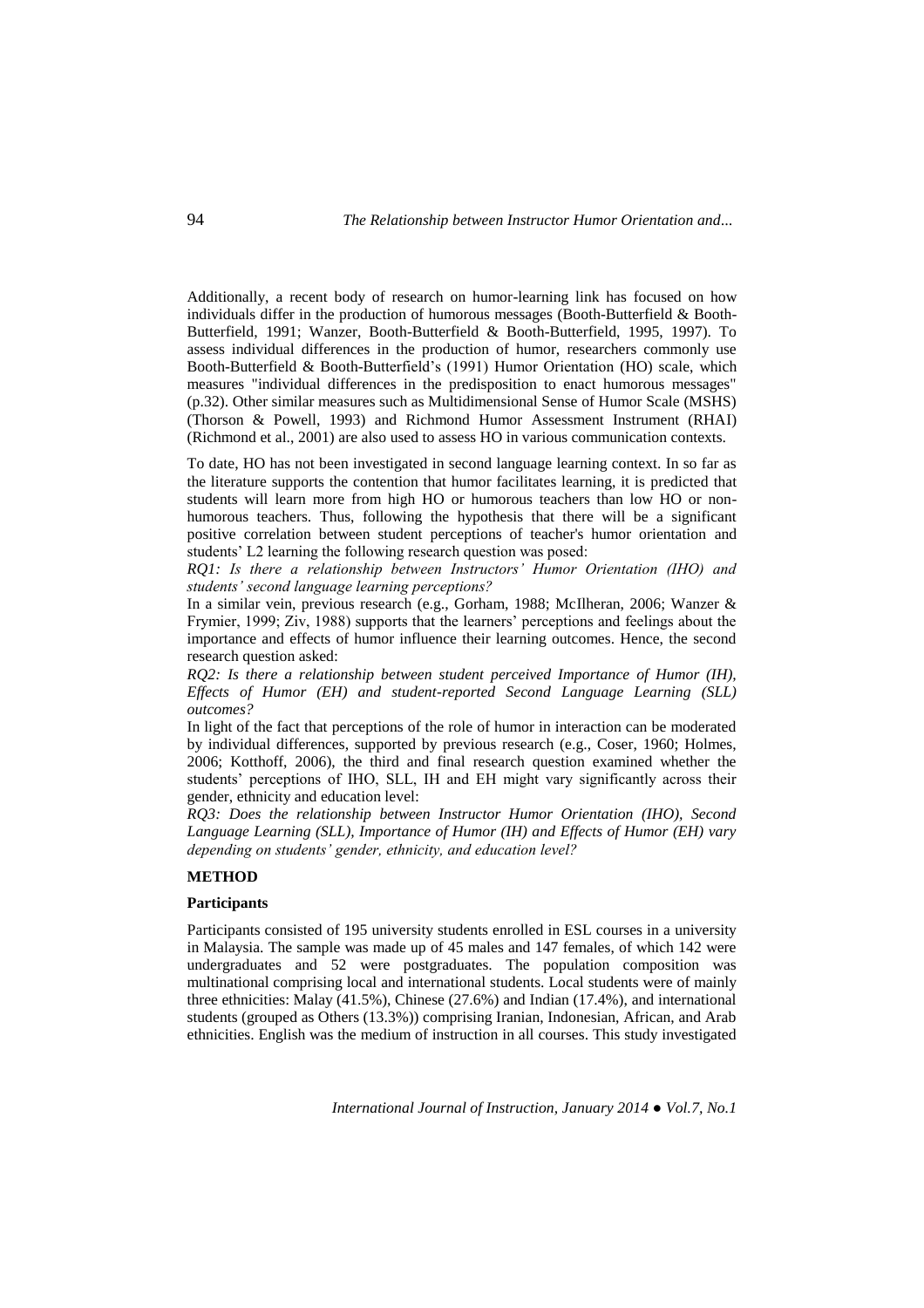# *Ziyaeemehr & Kumar 95*

the types of teachers more likely to use humor in the classroom and participants were asked to think of the humorous instructor whose class was being observed as well as the instructor they had for the class immediately before their present class. This methodology was developed by Plax et al., (1986) in order to maximize the number and variety of instructors in the sample. Participants reported on 55 instructors teaching at the English department.

### **Procedures**

It should be noted that the present study is a part of a major project that investigated functions of instructor humor and perceptions of students as well as the instructors on the uses and effects of instructor humor in academic ESL classrooms. Data for the main study consisted of classroom observations, interviews and survey questionnaires. This paper focuses only on student input elicited through the questionnaires (see Appendix). To conduct the study, permissions were sought from the faculty and advance notice was given to the participants. To assure that participants clearly understood the purpose of the statements and questions, a simplified definition of "humor" with examples was included in the questionnaire instruction. The questionnaires were administered by the researcher towards the end of the second semester and the return rate was 100%.

### **Measures**

Instructors' humor orientation was measured by the *Humor Orientation* (HO) scale developed by S. Booth-Butterfield and M. Booth-Butterfield (1991), which measures individual differences in the ability to encode humor and has been utilized in many educational research studies (e.g., Aylor & Opplinger, 2003; Wanzer & Frymier, 1999) to assess the communicative use of humor in interpersonal situations. The HO is a 17 item measure comprising statements that relate to telling jokes, telling stories, and an overall perception of being funny. A scale score can range from a low of 17 to a high of 85. Student responses to instructors' HO in this study produced an alpha coefficient of .92.

Students' learning perceptions were assessed by the *Learning Indicators* scale designed by Wanzer and Frymier (1999) to assess students' perceptions of their own learning, an approach supported in previous research (e.g., Frymier, Shulman, & Houser, 1996; Richmond et al., 1987; Wanzer et al., 2010). In this study the scale suggested students' second language learning (SLL) perceptions. It consists of eight behavioral statements indicative of student learning. Students are asked to complete the scale with reference to the class in which the survey is completed. They are asked to indicate how frequently they perform each of the learning behaviors listed using a 5-point Likert scale anchored by the values 1 (s*trongly disagree)* and 5 (s*trongly agree*). Sample phrases include "I think about the course content outside of class," and "I compare the information from this class with other things I have learned."

Students' perceptions of the importance of humor were assessed by *Importance of Humor (IH)* scale. IH comprises 8 statements listed on a 5-point Likert scale using a strongly disagree-strongly agree continuum developed for the purpose of the present study from a large pool of items that were the result of extensive literature reviews.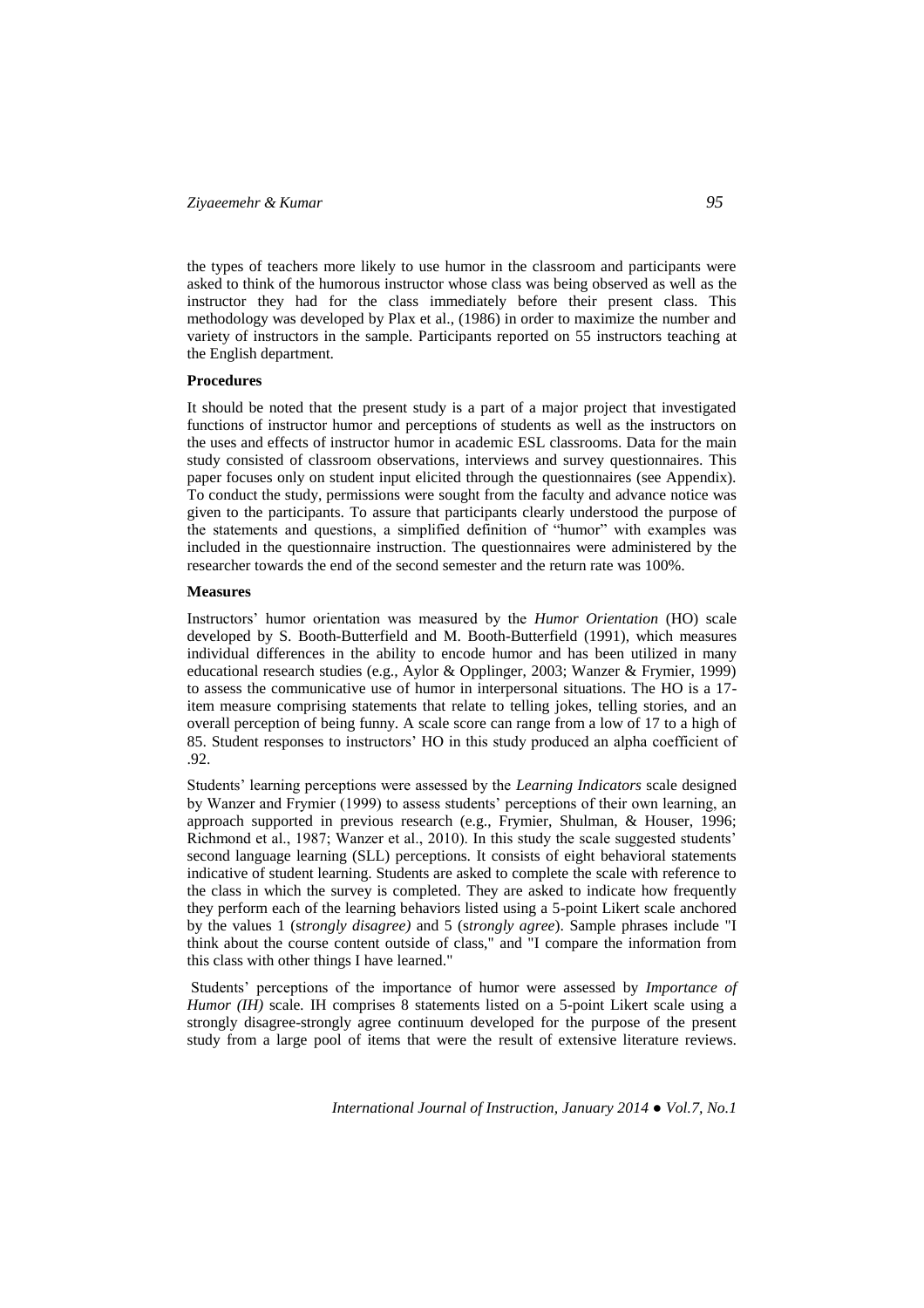Examples of IH items included "importance of using humor in L2 education, importance of humor in learning L2 form and meaning, and significance of humor in transmission of L2 culture." The Cronbach α internal consistency coefficient of IH indicated that the scale is reliable ( $r = .84$ ).

*Effects of Humor (EH)* scale comprised 14 items including 11 reasons that teachers use humor in the classroom initially developed by Neuliep (1991) indicating the *positive* effects of instructor humor and 3 additional items developed for the purpose of this study that captured the *negative* effects of instructor humor. Neuliep (1991) examined the appropriateness of the humor categories identified by Gorham and Christophel (1990) and confirmed the existence of these humor categories that provided high school instructors' reasons to use humorous messages. Examples of positive EH items included: "It puts me at ease and relaxes me", "It gets my attention" and "It makes learning more fun". Negative EH items included "humor as a "distracter", "humor that misleads or confuses" (Zillmann& Bryant, 1980, p.153), and "humor that hurts students' feelings" (Korobkin, 1989, p. 157). The Cronbach  $\alpha$  internal consistency coefficient of the EH supported that the scale is reliable  $(r = .83)$ .

## **RESULTS**

The first research question asked if there would be a significant positive correlation between student perceptions of instructors' humor orientation (IHO) and students' second language learning (SLL). As demonstrated in Figures 1 and 2, the frequency distributions of students' responses to IHO and SLL scales across the 5-point Likert scale indicate a strong association between IHO and SLL. Of the total of 3315 replies to IHO statements, 2273 (68.5%) either agreed or strongly agreed with the statements; indicating a high humor orientation of the referenced instructors. Six hundred and sixtynine (20.1%) chose to remain neutral while 373 (11.2%) strongly disagreed or disagreed with the statements that indicated low HO of the reported instructors.



Figure 1: Student perceived instructor humor orientation (IHO)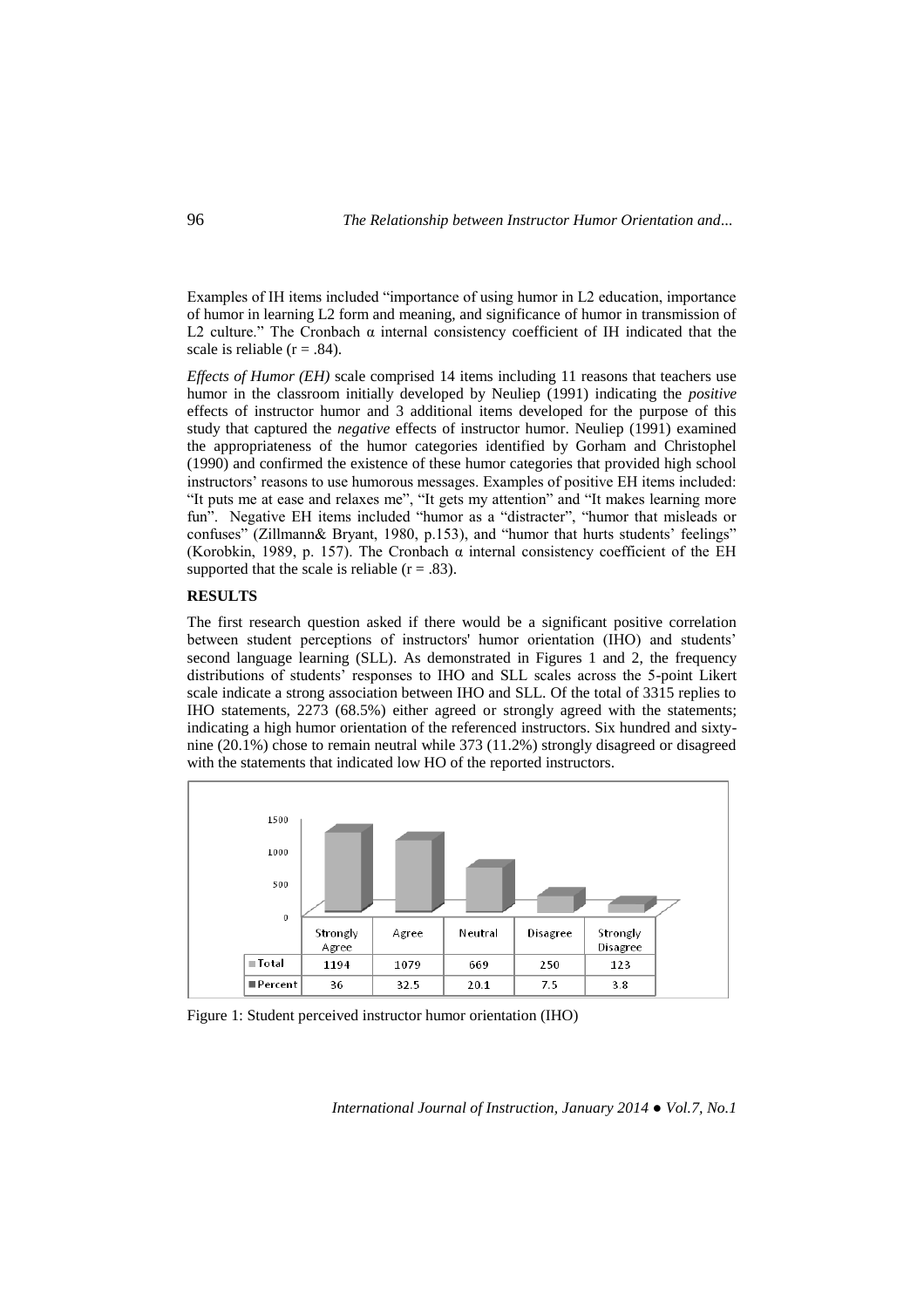

Figure 2: Second language learning (SLL) perceptions

Of the 1560 replies to 8 statements suggesting SLL behaviors 1116 responses (71.5%) either agreed or strongly agreed with the statements. Three hundred and ninety (25.0%) out of 1560 chose to remain neutral, and 54 (3.4%) disagreed or strongly disagreed with the statements. To verify the relationship between IHO and SLL, Pearson productmoment correlation coefficients were used. As demonstrated in Table 1, statistically significant ( $r = 0.22$ ,  $n = 195$ ,  $p < .05$ ) correlation was found between IHO and SLL; meaning that high levels of instructor humor orientation associated significantly with high levels of students' L2 learning activities that were perceived as positive.

Table 1: Pearson inter-correlation coefficients for IHO, SLL, IH, and EH

| <b>Measures</b> | 1(HHO)    | 2(SLL)    | $3$ (IH)  |  |
|-----------------|-----------|-----------|-----------|--|
| IHO             |           |           |           |  |
| $(2)$ SLL       | $.225***$ |           |           |  |
|                 | .002      |           |           |  |
| $(3)$ IH        | $.285***$ | $.239***$ |           |  |
|                 | .000      | .001      |           |  |
| $(4)$ EH        | $.381**$  | $.242***$ | $.423***$ |  |
|                 | .000      | .001      | .000      |  |

\*\*. Correlation is significant at the 0.05 level (2-tailed).

The second research question queried as to whether there would be inter-correlations between student perceived SLL, importance of humor (IH) and effects of humor (EH) in L2 teaching/learning process. As shown in Table 1, students' perceptions of SLL yielded statistically significant positive correlation with IH ( $r = 0.23$ ,  $n = 195$ ,  $p < .05$ ) and EH ( $r = 0.24$ ,  $n = 195$ ,  $p < .05$ ); suggesting that students who placed to some extent moderate but significant value on using humor as well as the overall effects of humor in ESL teaching/learning processes, tended to perform more language learning activities.

The third research question investigated whether the relationships between IHO, SLL, IH, and EH varied across students' gender, ethnicity, and education level. Independentsamples t-tests (see Tables 2 and 3) were conducted to compare the scores for these dependent variables between male and female as well as undergraduate and postgraduate students. Differences in the scores for males and females across any of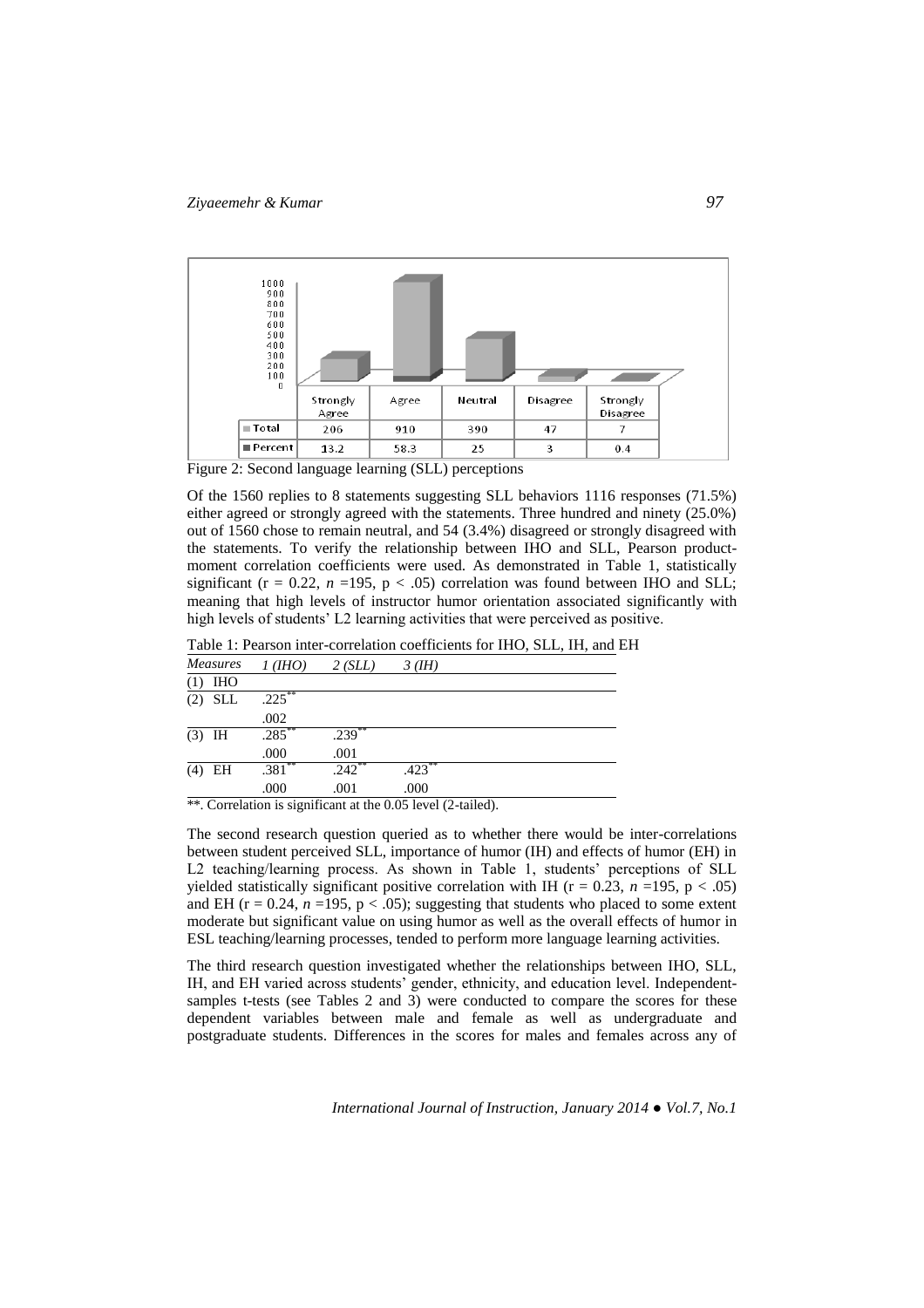these four variables were statistically non-significant. Similarly, the relationship between IHO, SLL, IH, and EH did not vary significantly from undergraduates (M=66.50, SD=8.62) to postgraduates [M=66.26, SD=7.46; t (193) =0.18 .1, p= 0.85].

| <b>Measures</b> | Gender | N   | $110, 22, 11,$ and $2110$ generic<br>Mean | <i>SD</i> |         | $Sig. (2-tailed)$ |
|-----------------|--------|-----|-------------------------------------------|-----------|---------|-------------------|
| <b>IHO</b>      | М      | 147 | 66.52                                     | 8.82      | 0.55    | 0.57              |
|                 | F      | 48  | 65.70                                     | 8.82      |         |                   |
| LL              | М      | 147 | 30.42                                     | 2.84      | $-0.39$ | 0.69              |
|                 | F      | 48  | 30.60                                     | 2.50      |         |                   |
| IΗ              | М      | 147 | 34.40                                     | 4.06      | 1.37    | 0.17              |
|                 | F      | 48  | 33.50                                     | 3.74      |         |                   |
| EH              | Μ      | 147 | 55.71                                     | 5.48      | 0.77    | 0.44              |
|                 | F      | 48  | 55.02                                     | 5.20      |         |                   |

Table 2: Independent samples test: IHO, LL, IH, and EH by gender

\*\* Correlation is significant at the 0.05 level (2-tailed).

Table 3: Independent samples test: IHO, LL, IH and EH by education level

| Measures   | <b>Education Level</b> | N   | Mean  | SD    |      | $Sig. (2-tailed)$ |
|------------|------------------------|-----|-------|-------|------|-------------------|
| <b>IHO</b> | Undergraduate          | 143 | 66.50 | 8.62  | 0.18 | 0.85              |
|            | Postgraduate           | 52  | 66.26 | 7.46  |      |                   |
| LL         | Undergraduate          | 143 | 30.74 | 2.72  | 2.32 | 0.12              |
|            | Postgraduate           | 52  | 29.71 | 2.76  |      |                   |
| IН         | Undergraduate          | 143 | 34.47 | 3.84  | 1.69 | 0.09              |
|            | Postgraduate           | 52  | 33.38 | 4.32  |      |                   |
| EН         | Undergraduate          | 143 | 55.89 | 5.078 | 1.51 | 0.13              |
|            | Postgraduate           | 52  | 54.57 | 6.19  |      |                   |

\*\* Correlation is significant at the 0.05 level (2-tailed).

In the same vein, as shown in Table 4, the results of one-way between-groups analysis of variance (ANOVA) yielded non-significant differences at the p<.05 level among the four ethnicity groups' (i.e., Malay, Chinese, Indian, Other) perceptions of IHO [F (3, 191) = 1.1, p = 33], SLL [F (3, 191) = 1.8, p = 13], IH [F (3, 191) = .5, p = 66], and EH  $[F (3, 191) = 2.1, p = .09].$ 

|                       |               | Mean Square |      | Sig. |  |
|-----------------------|---------------|-------------|------|------|--|
| <b>Between Groups</b> | 3             | 88.03       | 1.13 | 0.33 |  |
| Within Groups         | 191           | 77.41       |      |      |  |
| Between Groups        | 3             | 14.20       | 1.88 | 0.13 |  |
| Within Groups         | 191           | 7.52        |      |      |  |
| Between Groups        |               | 8.52        | 0.53 | 0.66 |  |
| Within Groups         | 191           | 16.07       |      |      |  |
| <b>Between Groups</b> | $\mathcal{R}$ | 61.31       | 2.12 | 0.09 |  |
| Within Groups         | 191           | 28.81       |      |      |  |
|                       |               |             |      |      |  |

Table 4: Analysis of variance: IHO, LL, IH, and EH by ethnicity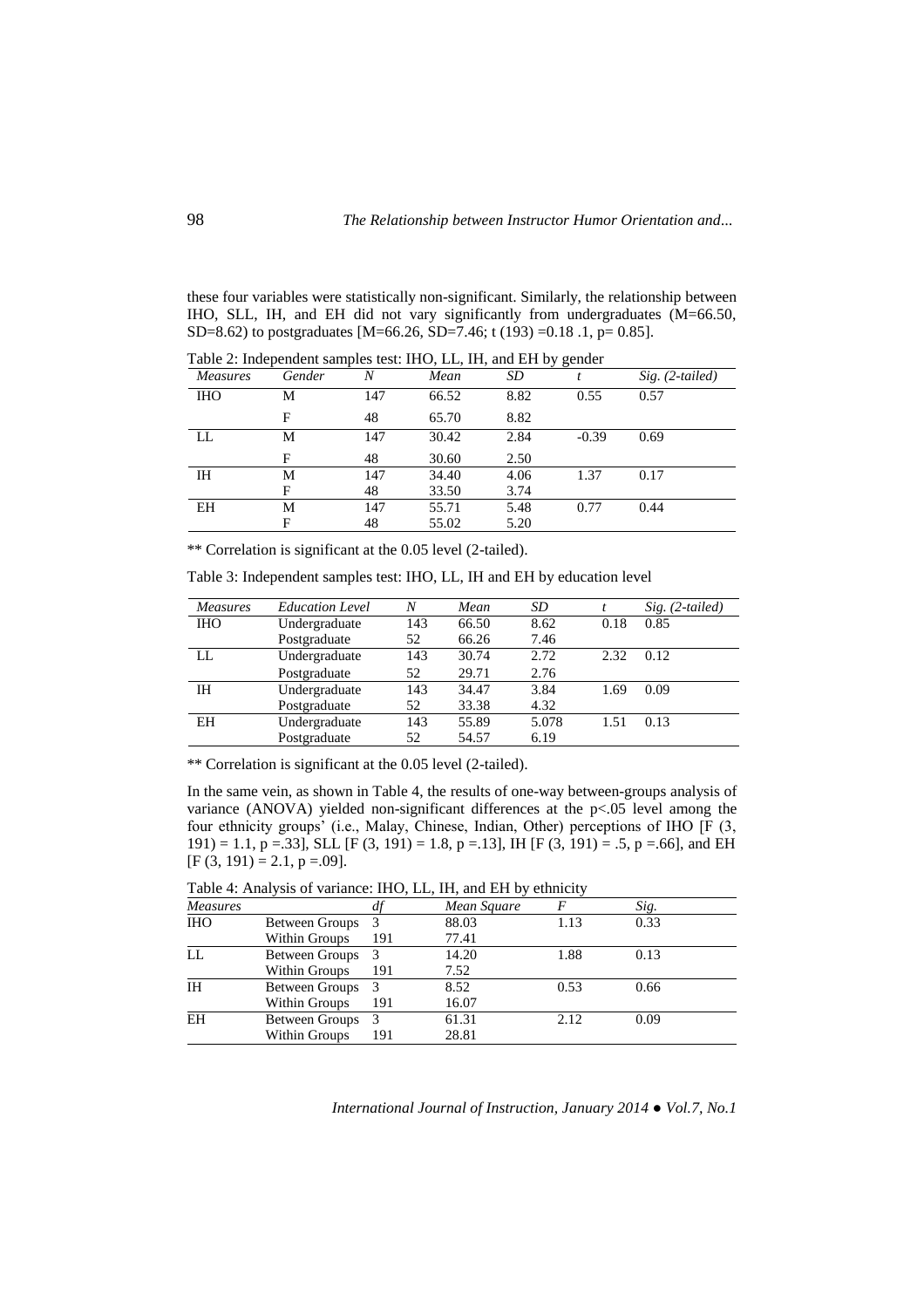## **DISCUSSION AND CONCLUSION**

We chose to look at student perceived humor-learning relationship because as language instructors we have experienced the impact of humor in our classrooms. The primary goal of this study was to examine student perceptions of instructor HO in relation to student reported second language learning outcomes at university level. Additionally, the study investigated whether students' perceptions of the importance and effectiveness of humor affected their perceptions of second language learning. The following were found: a) student perceived IHO were significantly and positively correlated with students' L2 learning; b) there were significant correlations between students' L2 learning and their perceived IH and EH; c) students' gender, ethnicity and education level did not pronounce significant effects on their perceptions of IHO, SLL, IH and EH. These findings are discussed further in the following sections along with the implications and limitations of this study.

Students reported that they learned more from instructors perceived as humorous. This finding is in part consistent with previous research (e.g., Gorham and Christophel, 1990; McIlheran, 2006; Mehrabian, 1981; Neuliep 1991; Wanzer & Frymier, 1999) that documented indirect effects of humor on learning. These studies, that commonly conceptualized humor as a part of instructor's immediacy behaviors, have demonstrated that increased immediacy has been associated with enhanced learning. Therefore, in light of such understanding, since humor is a means of increasing immediacy and reducing psychological distance between themselves and their students, language instructors' high humor orientation would be expected to be positively correlated with students' language learning behaviors. Booth-Butterfield and Booth- Butterfield (1991) assert that high HO teachers have greater ability to enact humorous messages successfully, insert humor into a number of situations appropriately, and enact a wide assortment of humorous behaviors in the classroom. Results from this study also mirror those of Wanzer and Frymier (1999) who found a significant positive relationship between instructor HO and student learning in college level communication courses with a difference that students' in the present study reported specifically on the role of verbal/word- based types of humor in L2 learning.

Humor–learning relationship becomes even more apparent when the majority of students (71.5%) either agreed or strongly agreed with the statements indicating significant role of humor in L2 instruction. Additionally, significant correlation of student perceived IH and EH with their reported L2 learning behaviors supports the understanding that students who placed more value on the importance and effects of verbal humor in teaching /learning processes also reported more L2 learning from humorous interactions in the classroom. This finding is consistent with previous research (Torok et al., 2004; Garner, 2006; Neuliep, 1991; Schmitz, 2002; Wanzer et al., 2010), which provided support for the use of instructor humor in the language classroom as an additional strategy to create a more conducive to learning environment. By understanding the relationship between humor and learning outcomes, language instructors can tailor humorous messages so that they are likely to produce positive results.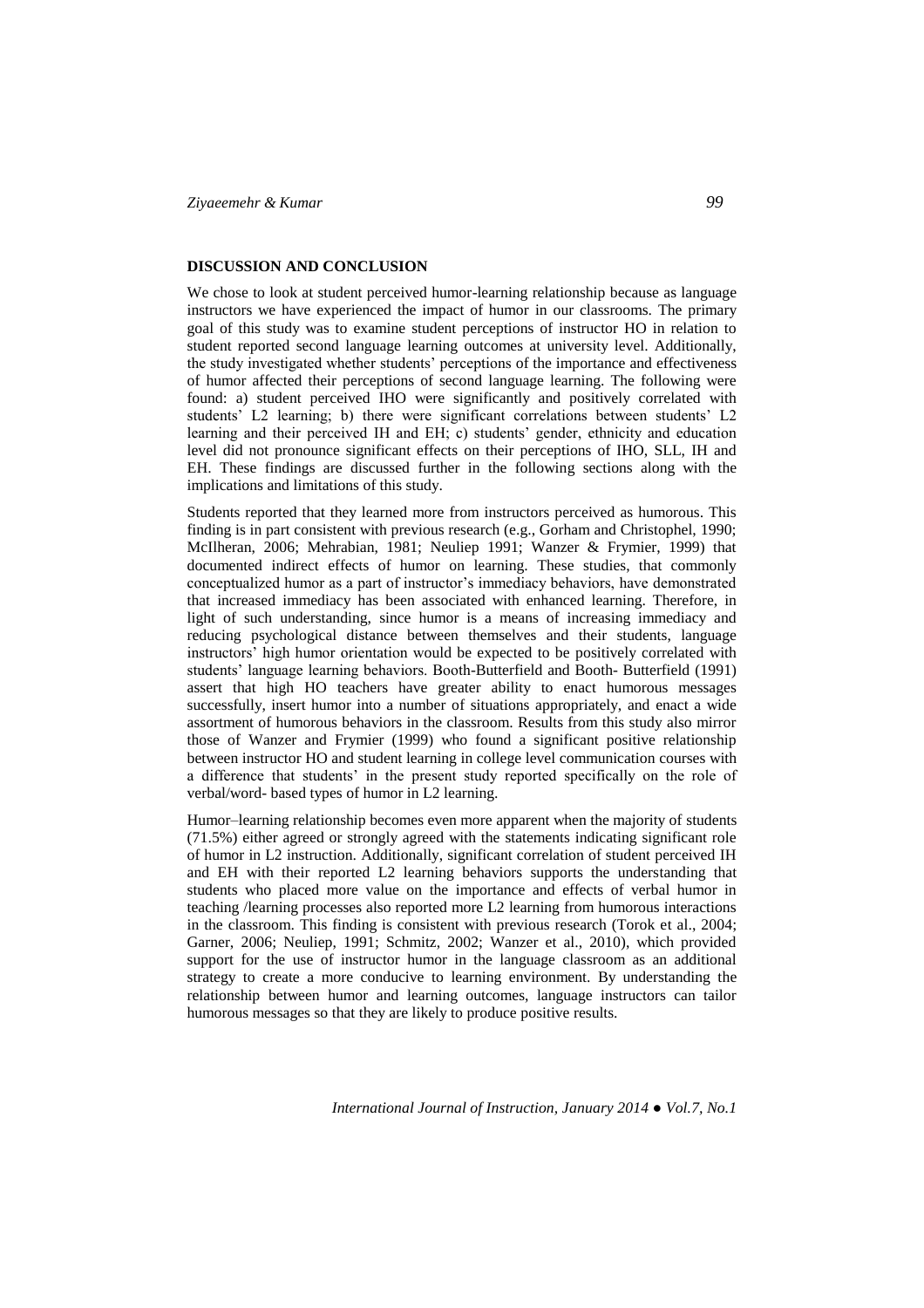The final research question attempted to identify if students' individual differences selected for this study (i.e., gender, ethnicity and education level) affected their perceptions of IHO, IH and EH. Although previous research (e.g., Coser,1960; Holmes, 2006; Kotthoff, 2006) has identified gender difference as an influential category in humor interaction, this study did not find meaningful differences between male and female students' perceptions in relation to their perceived IHO, SLL, IH and EH. Kotthoff (2006) asserts that the relevance of gender to humorous activities differ from context to context. Similarly, Coser's (1960) often cited study that was conducted to determine the contribution of humor to group cohesion and to the maintenance of a specific social structure, also showed that gender is a relevant category of humor communication. Coser (1960) observed that some of the female professors had an excellent sense of humor and told good jokes and made witty remarks in informal situations, whereas at formal staff meetings, women hardly ever applied their wit and their sense of humor.

Likewise, the relationship of students' education level and ethnicity to their perceptions of IHO, SLL, IH and EH were non-significant. That is, differences in students' ethnicity and education level did not pronounce significant impact on the way they perceived the role of instructor humor in ESL teaching/learning processes. Although the literature indicates different ethnic groups react differently to various forms of humorous exchanges (e.g., Frymier et al., 2008) findings from this study imply that in the classroom environment, regardless of their ethnic background, students perceive the uses and effects of humor more or less in a similar fashion, particularly in terms of the relationship between humor and learning. In the same vein, lack of significant variation in undergraduate and postgraduate students' perception of IHO, SLL, IH, and EH suggests that university students commonly view humor as an important integrative part of L2 learning in academic ESL classrooms. However, it should be noted that lack of significant difference between undergraduates' and postgraduates' humor perceptions can be due to the narrow difference in their academic context. Hence, students of lower grades (i.e., preparatory to high school) might have quite differing views on the issue as it would interact with the age factor evidenced by the literature.

Findings of this study have important instructional implications especially for improving language instruction in the classroom. The humor-learning relationship, importance and effectiveness of humor are areas not only of instruction, but also of administration, that this study may inform. Positive humor-learning relationship could encourage L2 instructors and materials developers to develop instructional plans with more humor oriented teaching materials. To realize the benefits of humor, teacher education programs could also take into account incorporating the skills, strategies and methods for successful infusion of appropriate humor in teaching/learning processes via preservice and in-service courses and workshops. In this respect, instructors who use humor effectively can serve as role models and mentors. Additionally, students' strong tendency towards humor enactment in the classroom and support for the importance and effectiveness of instructor humor in their L2 learning can raise consciousness among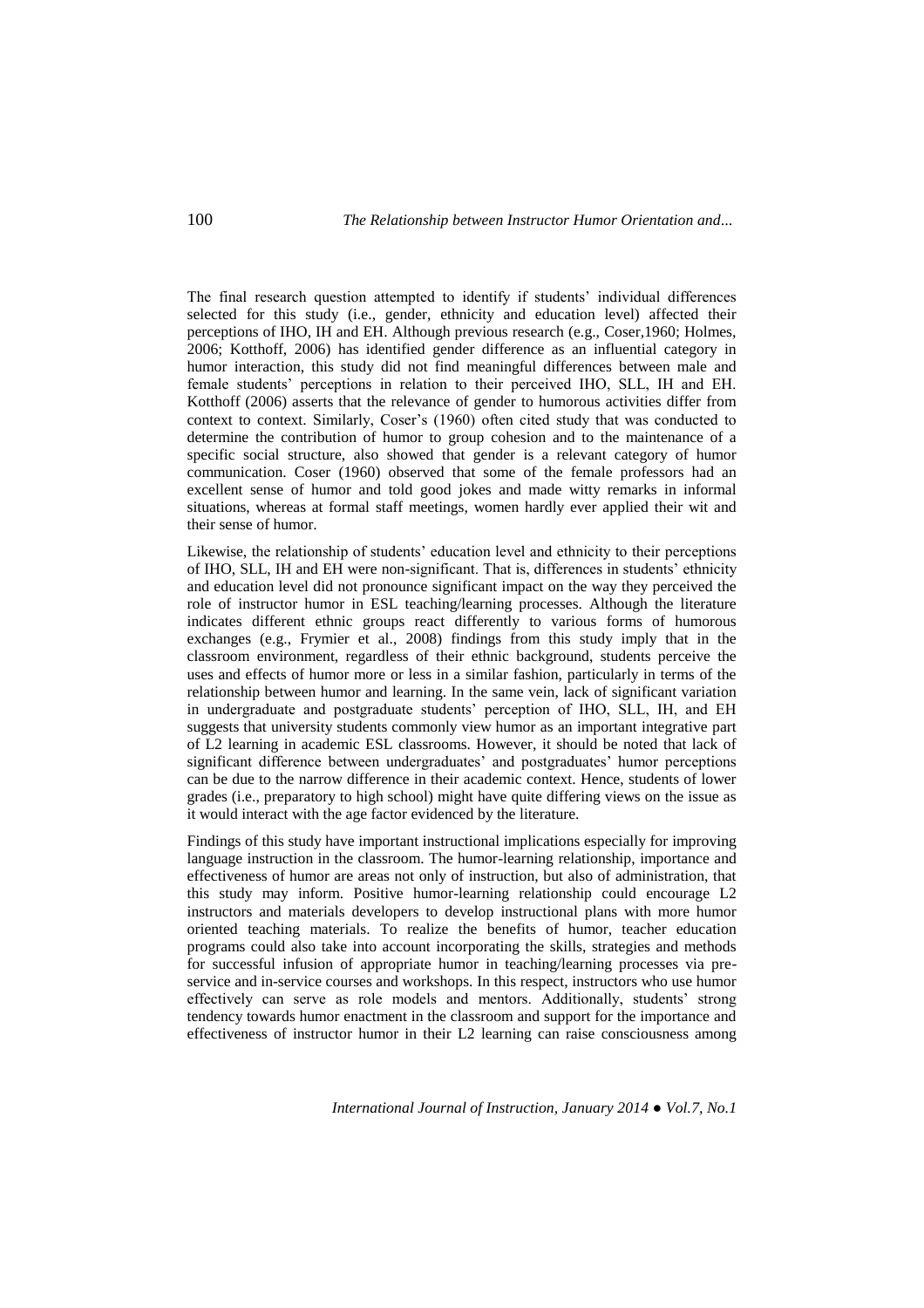language instructors of the opportunities that can be created by verbal humor to foster L2 acquisition/learning.

### **Limitations and directions for future research**

There are limitations with the present study. First, actual L2 learning could not be measured in this study since the participants could not be manipulated; that is, no treatment could happen. Future research may focus on the impact of using either planned or spontaneous verbal humor on second language learning outcomes through experimental or other design types. The second limitation was that the study focused on students' perceptions of instructor humor orientation; future research may consider looking into instructors' and/or students' self-report of HO or instructors' perceptions of student HO and how it correlates with other influential factors in L2 learning contexts. The third limitation was that the study focused on the role of instructor initiated humor; hence, future research might attempt to assess the role of student-initiated humor in language classrooms. Verbal or word-based humor is an important integral component of any language that can inform language instruction at all levels. Future research should examine different types of word-based humor that can enhance L2 linguistic knowledge and cultural sensitivity.

## **REFERENCES**

Attardo, S., and Raskin, V. (1991). Script theory revis(it)ed: joke similarity and joke representation model. *Humor: International Journal of Humor Research.* 4: 293-347.

Aylor, B., and Oppliger, P. (2003). Out-of-class communication and student perceptions of instructor humor orientation and socio-communicative style. *Communication Education.* 52: 122-134.

Baringer, D. K. and McCroskey, J. C. (2000). Immediacy in the classroom: Student immediacy. *Communication Education, 49*(2): 178-186.

Bell, N. (2009). Learning about and through humor in the second language classroom. *Language Teaching Research, 13*(3): 241-258.

Belz, J., and Reinhardt, J. (2004). Aspects of advanced foreign language proficiency: Internet-mediated German language play. *International Journal of Applied Linguistics, 14*(3): 324-362.

Booth-Butterfield, S., and Booth-Butterfield, M. (1991). The communication of humor in everyday life: Individual differences in the use of humorous messages. *The Southern Communication Journal, 56*: 205-218.

Bryant, J., and Zillmann, D. (1989).Using humor to promote learning in the classroom. In P.E. McGhee (Ed.), *Humor and children's development: A guide to practical applications* (49-78). New York: Haworth Press.

Byram, M., and Grundy, P. (2002).Context and culture in language teaching and learning. *Language, Culture and Curriculum.* 15(3): 193-195.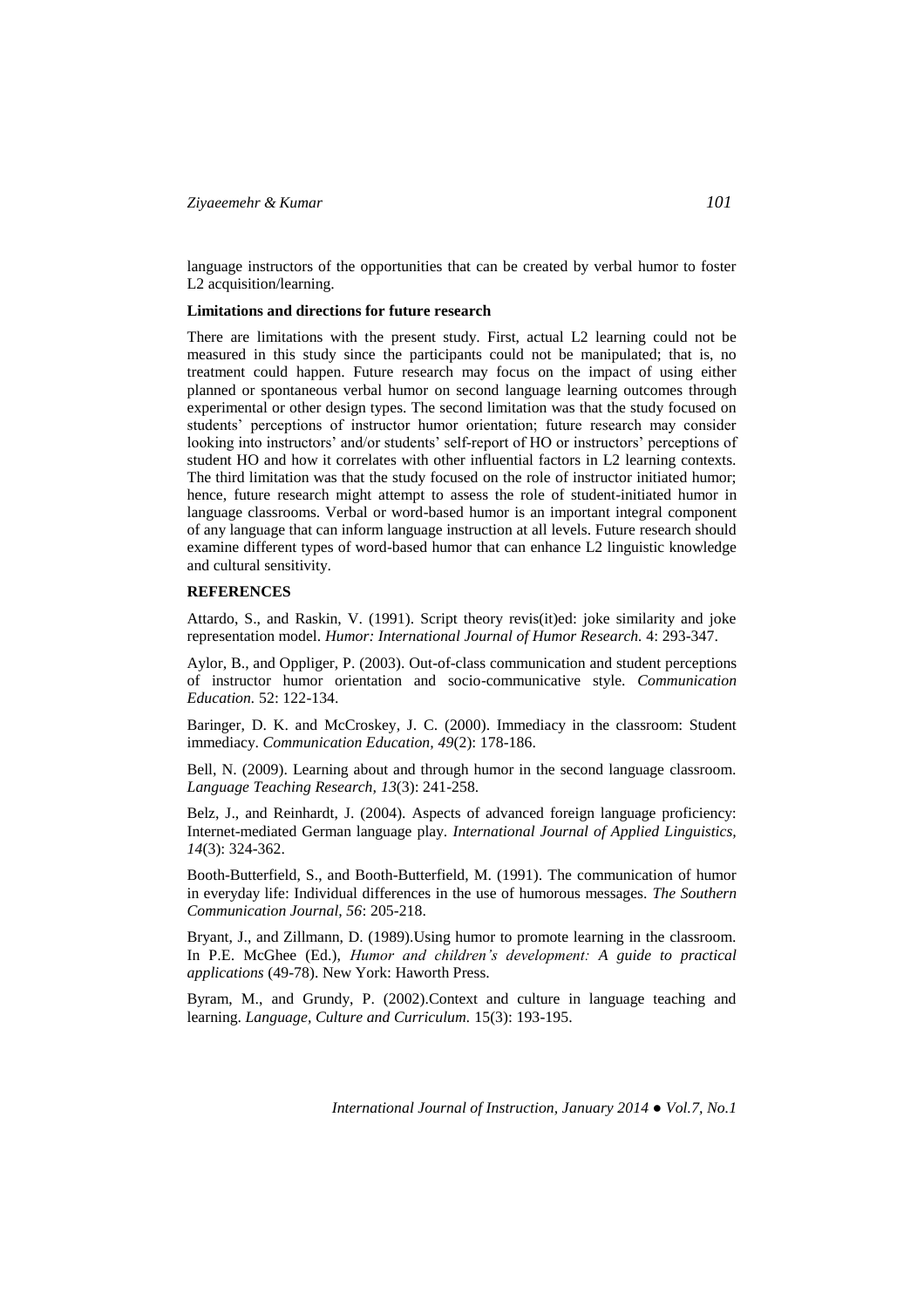Cook, G. (2000). *Language play, language learning*. Oxford: Oxford University Press.

Coser, R. L. (1960).Laughter among colleagues. *Psychiatry.* 23: 81-95.

Davies, A. P., and Apter, M. J. (1980).Humor and its effect on learning in children. In P. E. McGhee and A. J. Chapman (Eds.), *Children's humor* (pp. 237-254). New York: Wiley.

Deneire, M. (1995).Humor and foreign language teaching. *Humor-International Journal of Humor Research.* 8(3): 285-298.

Downs, V. C., Javidi, M., and Nussbaum, J. F. (1988). An analysis of teachers' verbal communication within the college classroom: Use of humor, self-disclosure, and narratives. *Communication Education.* 37(2): 127-141.

Englert, L. M. (2010). Learning with laughter: Using humor in the nursing classroom. *Nursing Education Perspectives.* 31(1): 48-49.

Frymier, A. B., Shulman, G. M., and Houser, M. (1996).The development of a learner empowerment measure. *Communication Education:* 45(3): 181-199.

Frymier, A.B., Wanzer, M.B., and Wajtaszczyk, A.M. (2008).Assessing students' perceptions of inappropriate and appropriate teacher humor. Communication Education: 57: 266-288.

Garner, R. L. (2006). Humor in pedagogy: How ha-ha can lead to aha! *College Teaching.* 1: 54.

Gorham, J. (1988). The relationship between verbal teacher immediacy behavior and student learning. *Communication Education.* 37: 40-53.

Gorham, J., and Christophel, D. M. (1990).The relationship of teachers' use of humor in the classroom to immediacy and student learning. *Communication Education.* 39(1): 46- 62.

Gorham, J., and Christophel, D. M. (1992).Students' perceptions of teacher behaviors as motivating and demotivating factors in college classes. *Communication Quarterly,* 40: 239-252.

Hativa, N. (2001). *Teaching for Effective Learning in Higher Education.* Netherlands: Kluwer Academic Publishers.

Holmes, J. (2000). Politeness, power and provocation: How humor functions in the workplace. *Discourse Studies.* 2(2): 159-185.

Holmes, J. (2006). Sharing a laugh: Pragmatic aspects of humor and gender in the workplace.*Journal of Pragmatics.* 38(1): 26-50.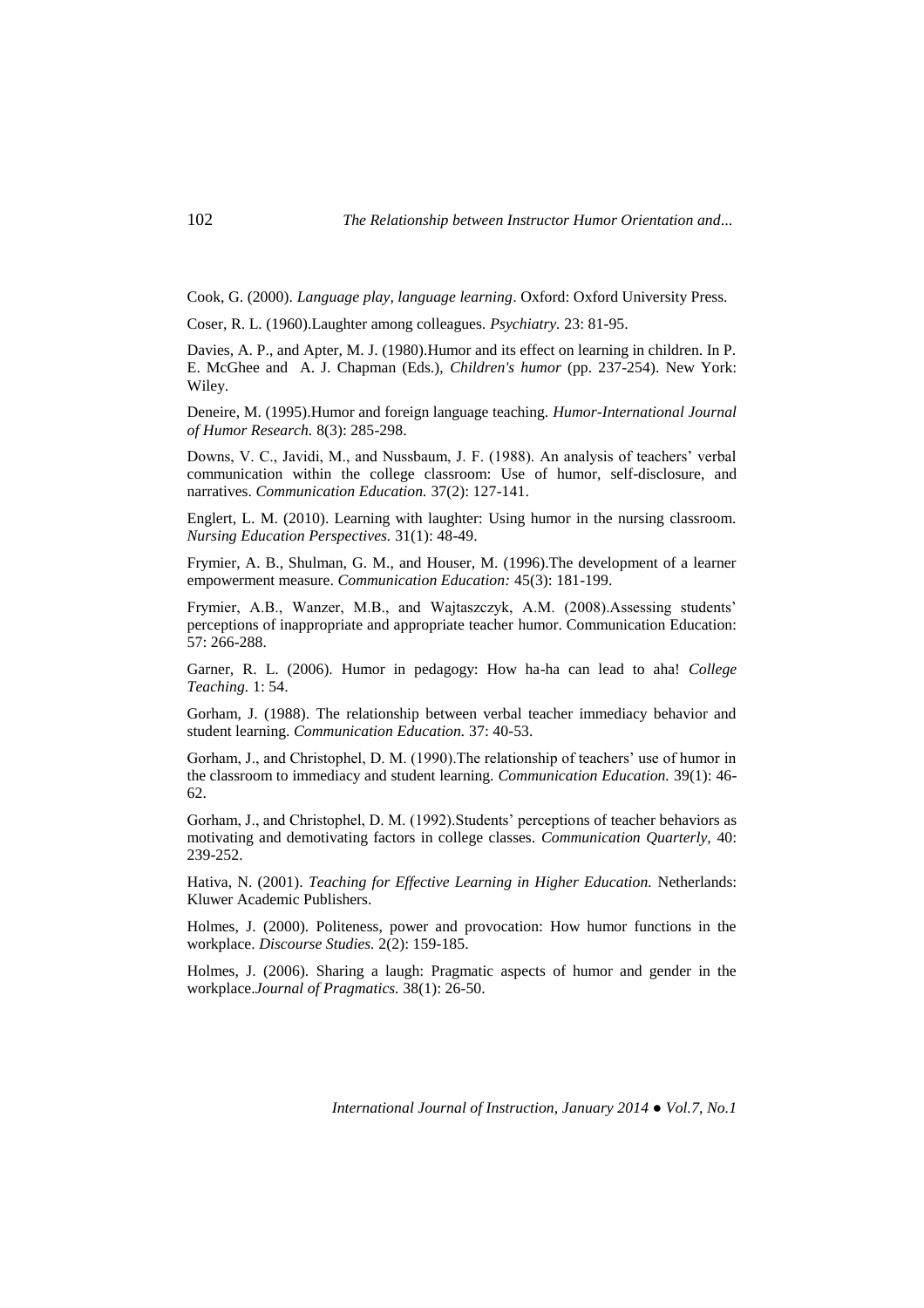Houser, M. L., Cowan, R. L., and West, D. A. (2007). Investigating a new education frontier: Instructor communication behavior in CD-ROM texts-do traditionally positive behaviors translate into this new environment? *Communication Quarterly*. 55: 19\_38.

Kelley, D. H., and Gorham, J. (1988). Effects of immediacy on recall of information. C*ommunication Education.* 37: 198-207.

Kher, N. M., Molstad, S., and Donahue, R. (1999). Using humor in the college classroom to enhance teaching effectiveness in dread courses. *College Student Journal.*  33: 400-406.

Korobkin, D. (1989). Humor in the classroom: Considerations and strategies. *College Teaching.* 36(4): 154-158.

Kotthoff, H. (2006). Gender and humor: The state of the art. *Journal of Pragmatics.*  38(1): 4-25.

Lynch, O. (2002). Humorous communication: Finding a place for humor in communication research. *Communication Theory.* 12(2): 423-445.

McCroskey, J. C., Richmond, V. P. and Bennett, V. E. (2006). The relationships of student end-of-class motivation with teacher communication behaviors and instructional outcomes. *Communication Education.* 55(4): 403-414.

Medgyes, P. (2002). *Laughing Matters: Humor in the language classroom.* Cambridge: Cambridge University Press.

Mehrabian, A. (1969). Some referents and measures of nonverbal behavior. *Behavioral Research Methods and Instrumentation.* 1: 213–217.

Meyer, J. C. (2000). Humor as a double-edged sword: Four functions of humor in communication. *Communication Theory.* 10: 310-331.

Muqun, W., and Lu, W. (2006).The functions of humor in classroom instruction [Electronic Version]. *Asian EFL Journal 16*.Retrieved October, 20, 2012, from [http://www.asian-efl-journal.c](http://www.asian-efl-journal/)om/pta\_october\_06\_wm&wl.php.

Neuliep, J. W. (1991). An examination of the content of high school teacher's humor in the classroom and the development of an inductively derived taxonomy of classroom humor. *Communication Education.* 40*:* 343-355.

Norrick, N. (2007). Interdiscourse humor: Contrast, merging, accommodation. *Humor: International Journal of Humor Research.* 20(4): 389-413.

Norrick, N. R. (1993). *Conversational joking: Humor in everyday talk*. Bloomington: Indiana University Press.

Norton, R. (1983). *Communicator style: Theory, applications, and measures*. Beverly Hills, CA: SAGE

Partington, A. (2006). *The linguistics of laughter: A corpus-assisted study of laughter talk*. New York: Routledge.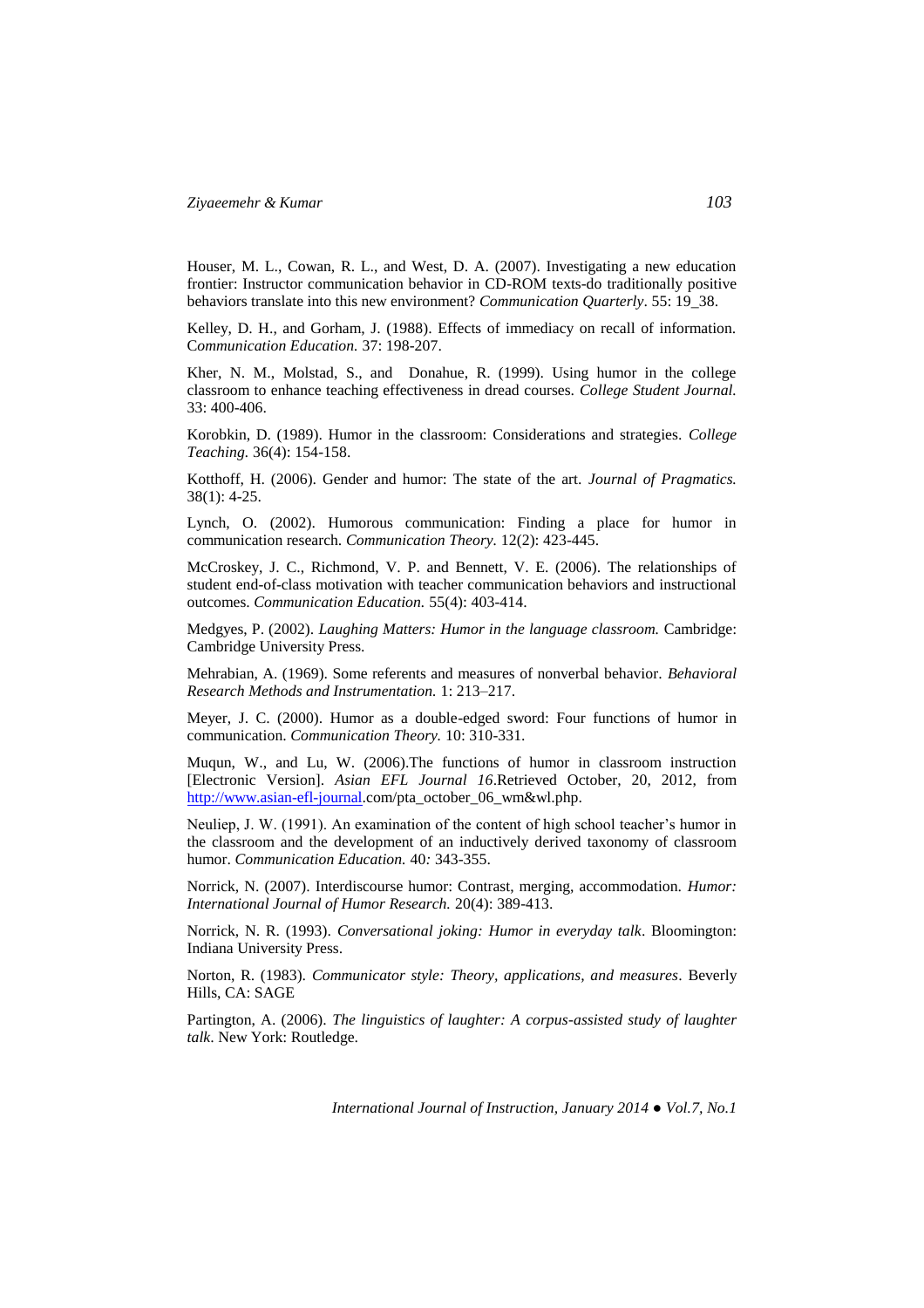Plax, T. G., Kearney, P., McCroskey, J. C., and Richmond, V. P. (1986). Power in the classroom: Verbal control strategies, nonverbal immediacy, and affective learning. *Communication Education.* 35: 43-55.

Provine, R.R. (1993). Laughter punctuates speech: Linguistic, social and gender contexts of laughter. *Ethology, 95*, 291–298.

Raskin, V. (1985). *Semantic Mechanisms of Humor*. Dordrecht: D. Reidel.

Richmond, V. P., Wrench, J. S., and Gorham, J. (2001).Communication, affect, and learning in the classroom*.* Acton, MA: Tapestry Press.

Ritchie, G. (2003). *The linguistic analysis of jokes*. London: Routledge.

Schmitz, J. R. (2002). Humor as a pedagogical tool in foreign language and translation courses. *Humor: International Journal of Humor Research.* 15(1): 89-113.

Shade, A. R. (1996). *License to Laugh: Humor in the Classroom*. Connecticut: Greenwood Publishing.

Thorson, J. A., and Powell, F. C. (1993). Development and validation of a multidimensional sense of humor scale. *Journal of Clinical Psychology.* 49(1): 13-23.

Torok, S., McMorris, R., and Lin, W. (2004). Is humor an appreciated teaching tool? *College Teaching*. 52(1): 14-20.

Wagner, M. and Urios-Aparisi, E. (2011).The use of humor in the foreign language classroom: Funny and effective? *Humor.* 24(4): 399–434.

Wanzer, M. (2002). Use of humor in the classroom: The good, the bad, and the not-so funny things that teachers say and do. In J. L. C. J. C. McCroskey (Ed.), *Communication for Teachers* (pp. 116-126). Boston: Allyn & Bacon.

Wanzer, M. B., and Frymier, A. B. (1999).The relationship between student perception of instructor humor and students' reports of learning. *Communication Education.* 48: 48-62.

Wanzer, M. B., Frymier, A. B., and Irwin, B. (2010). An explanation of the relationship between teacher humor and student learning: Instructional humor processing theory. *Communication Education.* 59 (1): 1-18

Wanzer, M., Booth-Butterfield, M., and Booth-Butterfield, S. (1995). The funny people: A source orientation to the communication of humor. *Communication Quarterly. 43:*  142-154.

Wanzer, M., Booth-Butterfield, M., and Booth-Butterfield, S. (1997).*"If we didn't use humor, we'd cry:" Predispositional and situational influences on humorous coping communication in health care settings.* Paper presented at the annual meeting the National Communication Association, Chicago, IL.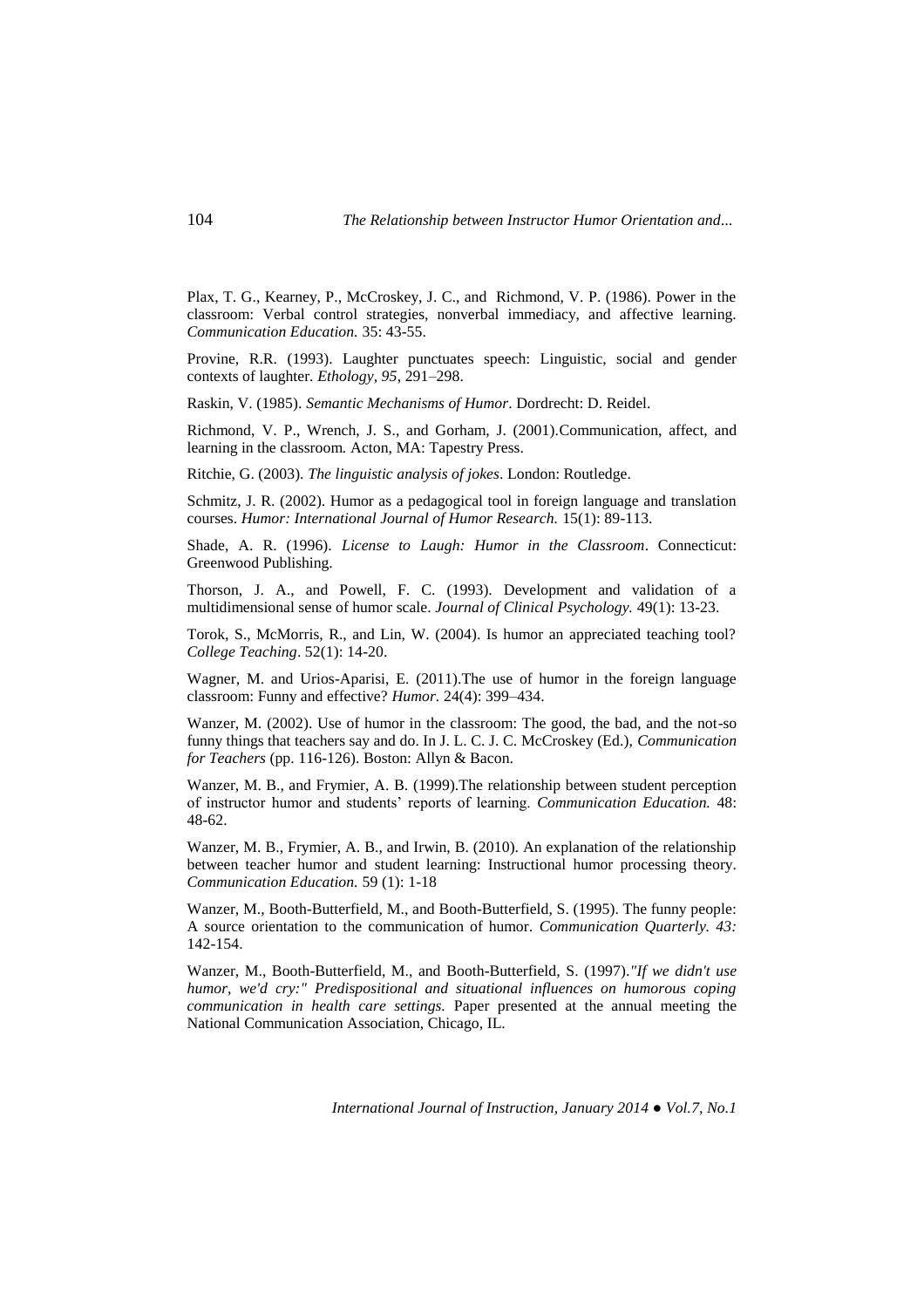Zillmann, D., and Bryant, J. (1980).Misattribution theory of tendentious humor. *Journal of Experimental Social Psychology.* 16: 146-160.

Ziv, A. (1979). The teacher's sense of humor and the atmosphere in the classroom. *School Psychology International.* 1(2): 21-23.

Ziv, A. (1988). Teaching and learning with humor: Experiment and replication. *Journal of Experimental Education.* 57: 5-15.

Ziyaeemehr, A., Kumar, V., & Faiz, S. A. (2011). Use and Non-use of Humor in Academic ESL Classrooms. *English Language Teaching, (4)*3, 111-119.

### **Turkish Abstract**

### **Öğretmen Mizah Yönelimiyle Öğrencilerin İkinci Dil Öğrenmeleriyle İlgili Bildirileri Arasındaki İlişki**

Mizah bütün dillerin bir parçasıdır ve bu yüzden dilin öğrenilme veya edinilme yolları üzerinde bir etkisi vardır. Birçok çalışmanın öğrenme ve öğretme süreçleri üzerinde öğretmenin mizahının rolü üzerinde durmasına rağmen, ikinci dil öğrenimiyle öğretmen mizahının rolü arasındaki ilişkiyi araştıran birkaç çalışma bulunmaktadır. Bu çalışma İngilizceyi ikinci dil olarak öğreten öğretmenlerin mizah yönelimleriyle öğrencilerin ikinci dil öğrenimi algıları arasındaki ilişkiyi incelemektedir. Çalışma ayrıca algılanan ikinci dil öğrenimi ile öğrencilerin mizahın önemine ilişkin algıları ve mizahın etkileri arasındaki ilişkiyi de incelemektedir. Bunun yanında yukarıda değinilen algı ve roller arasında eğitim düzeyi, etnisite, ve cinsiyete göre bir farklılaşmanın olup olmadığını araştırmaktadır. Yüksek düzey öğretmen mizahının öğrencilerin ikinci dil öğrenme algılarıyla anlamlı olarak ilintili olduğu bulunmuştur. Ayrıca öğrencilerin algılanan ikinci dil öğrenme davranışlarıyla algılanan öğretmen mizahı ve mizah etkisi arasında güçlü bir ilişki olduğu bulunmuştur. Fakat öğrencilerin algılarında cinsiyet, etnisite ve eğitim düzeyine göre anlamlı bir farklılaşma gözlenmemiştir. İkinci dil eğitimi ve materyal geliştirme ile ilgili çalışmanın çıkarımları sınırlılıklarla birlikte çalışmada tartışılmıştır.

**Anahtar Kelimeler**: Sözel Mizah, Mizah Yönelimi, Mizahın Önemi, Mizahın Etkileri, İkinci Dil Öğrenme

#### **French Abstract**

### **La Relation entre l'Orientation Humour d'Instructeur et le Rapport sur d'Étudiants Deuxième Apprentissage des langues**

L'humor est une partie intégrant de toute langue. Donc, il a un impact sur la façon dont les langues sont acquises/apprises. De nombreuses études ont enquêté le rôle de l'instructeur humour dans les processus d'enseignement/apprentissage. Néanmois, il y a peu de recherce emprique sur la relation entre l'humour de l'instructeur et l'apprentissage de la deuxième langue. Ce document a examiné la relation de l'anglais comme langue seconde (ESL) et l'humour orientation de l'instructeur (IHO) selon les perceptions des étudiants d'apprentissage de la langue seconde.(SSL)La perception de l'apprentissage L2 a également été éxaminée par rapport á la perception des étudiants de l'importance de l'humour (IH) et aux effets de l'humour (EH). De plus, les variations en interaction entre IHO,SLL,IH et EH à travers le niveau de scolarité des étudiants, l'ethinicité et le sexe ont été examinés. Il a été constaté que l'humour orientation de